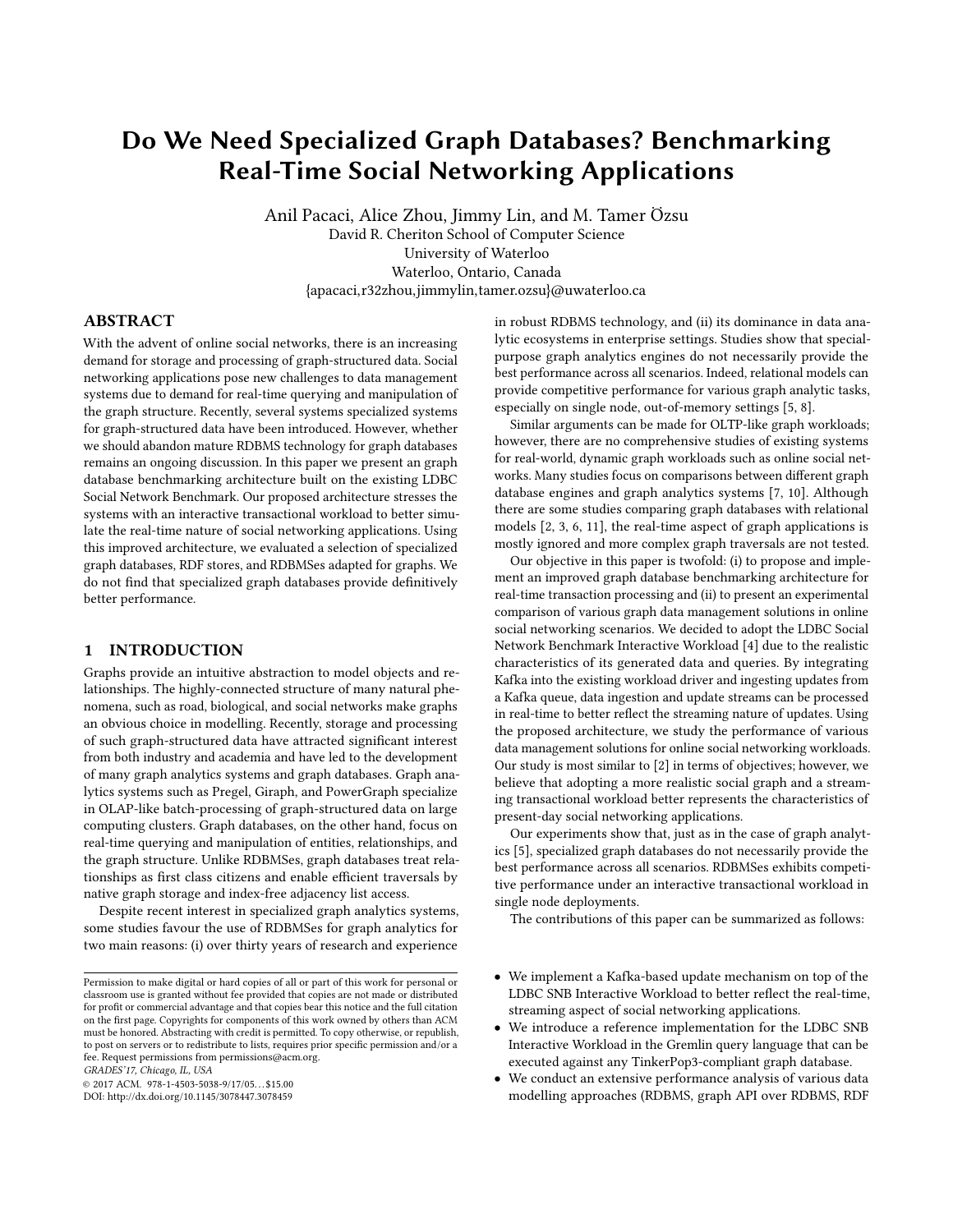store, and specialized graph database) using our proposed benchmark architecture to investigate their performance for social networking applications.

# 2 BACKGROUND

## 2.1 Graph Databases

Although traditional relational databases are sufficient to represent and process graph-structured data, they fail to provide intuitive interfaces and efficient operations for graph queries such as path queries, neighbourhood traversal, etc. Representing highlyconnected data in the relational model results in a large amount of many-to-many relations, which can produce complex, join-heavy SQL statements for graph queries. By focusing not on the entities but rather the relationships among the entities, graph databases and RDF stores can offer efficient processing of graph operations like reachability queries and pattern matching. RDF stores represent graphs as collections of triples, whereas graph databases mostly adopt the adjacency list format and store adjacency information next to each entity. This enables graph databases to provide efficient graph-centric operations such as retrieving the neighbours of a vertex. Unlike in the relational model, the performance of such operations is not affected by the data size, i.e., number of vertices in the graph.

Most existing graph databases such as Neo4j, TitanDB, OrientDB employ the property graph model, which is a directed, edge-labeled multi-graph with an arbitrary number of key-value pairs attached to vertices and edges. Unlike RDF databases which have a structured, standardized query language called SPARQL, graph databases lack a standardized interface. Although most vendors have proprietary APIs and languages such as Neo4j's Cypher, there exist open-source efforts to unify the graph processing space; the most-prominent example being the TinkerPop project.<sup>[1](#page-1-0)</sup>

The Apache TinkerPop3 stack provides a collection of tools and libraries for storage, querying, and analysis of graph-structured data. The Gremlin Structure API and the Gremlin query language lie at the core of TinkerPop3 stack. The former provides a common set of interfaces for the property graph model, and the latter defines a procedural query language structured around the Gremlin Structure API. They can be considered analogues to JDBC and SQL for graph databases, providing a standardized, unified way of querying and processing data modelled as a property graph.

#### 2.2 LDBC Social Network Benchmark

The Linked Data Benchmark Council (LDBC) [\[1\]](#page-5-9) is a joint effort from academia and industry to establish benchmarking practices for evaluating RDF and graph data management systems, similar to the Transaction Processing Performance Council (TPC).<sup>[2](#page-1-1)</sup> The main objective of the LDBC is to specify benchmark specifications, procedures, and publish benchmarking results for different technological solutions. The LDBC Social Network Benchmark (LDBC SNB) [\[4\]](#page-5-8) models a social network graph and introduces three different workloads on this common graph. The LDBC SNB Interactive Workload can be considered an OLTP-like workload and is designed to simulate real-world interactions in social networking applications. The

GRADES'17, May 19, 2017, Chicago, IL, USA Anil Pacaci, Alice Zhou, Jimmy Lin, and M. Tamer Özsu

<span id="page-1-2"></span>

Figure 1: Our benchmarking architecture, integrating Kafka into the LDBC Workload Driver. Our contributions are highlighted.

synthetic data generator simulates the user activity of a social network for a given period of time and generates a social network graph with realistic distributions and correlations. The generated dataset contains two parts: (i) a static part which is loaded into the system as an intermediate state of the social network, (ii) updates which are played out on this intermediate state.

The LDBC SNB Interactive Workload specifies a set of read-only traversals that touch a small portion of the graph and concurrent update transactions that modify the social network's structure. The majority of the read-only traversals are simple, common social networking operations that involve transitive closure, one-hop neighbourhood, etc. The rest of the read-only traversals are complex operations that are usually beyond the functionality of real-world social network systems due to their online nature [\[4\]](#page-5-8).

The LDBC SNB Interactive Workload uses a dependency tracking strategy to parallelize its highly-connected workload. In a nutshell, each update transaction is scheduled to be executed some time after its dependent transactions are guaranteed to be executed, e.g., a post cannot be created before the dependent user and forum are created. Such schedule-based execution enables the driver to maintain a pre-set transaction rate and test whether the system under test (SUT) can maintain operation at a steady rate. On the other hand, this execution strategy does not completely simulate a real-time workload of an online social network. Rather, the primary principle of the LDBC SNB Interactive Workload is to evaluate technical choke points of the SUT, that is, queries that will exhibit the behaviour of the SUT under difficult aspects of query execution and optimization [\[4\]](#page-5-8).

# 3 SYSTEM ARCHITECTURE

#### <span id="page-1-3"></span>3.1 Benchmarking Architecture

Figure [1](#page-1-2) shows our overall benchmarking architecture, where our contributions are highlighted. First, the static portion of the synthetic social network is generated by the LDBC Data Generator, then loaded into the system under test (SUT) using vendor-specific loading mechanisms. The LDBC Workload Driver generates query parameters, which are consumed by operation executors. For readonly queries, operation executors can directly interact with the SUT, whereas updates are processed through a dedicated Kafka

<span id="page-1-0"></span><sup>1</sup>http://tinkerpop.apache.org/

<span id="page-1-1"></span><sup>2</sup>http://www.tpc.org/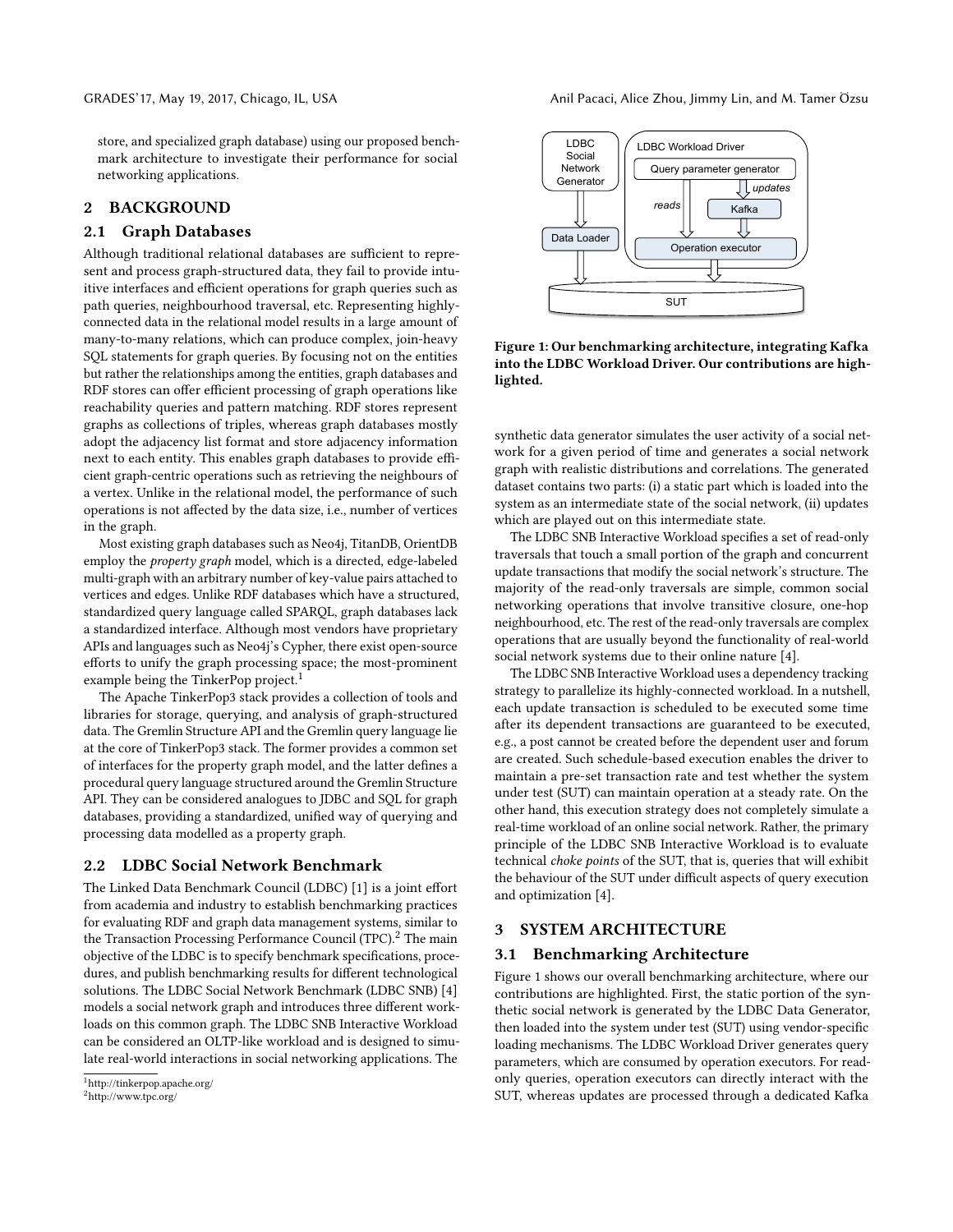<span id="page-2-5"></span>Benchmarking Real-Time Social Networking Applications GRADES'17, May 19, 2017, Chicago, IL, USA



Figure 2: Execution of Gremlin queries on TinkerPop3 compliant databases via the Gremlin Server.

queue. In brief, the LDBC Workload Driver populates the Kafka queue using the generated parameters; then, update handlers read from the Kafka queue and execute updates on the SUT. We designed the Kafka integration with two considerations in mind: (i) to more accurately simulate the streaming nature of updates in online social networks and (ii) to achieve better stress testing of the SUT.

Real-world social network interactions often follow the streaming nature of updates, as seen in Twitter's GraphJet [\[9\]](#page-5-10). Graph-Jet supports concurrent read queries, while updates are handled through a single writer reading from a Kafka queue. The Kafka integration into the LDBC Workload Driver enables us to simulate a continuous stream of updates and better represent the dynamic nature of online social networks. Kafka has become the de facto architecture for streaming applications, used by LinkedIn,<sup>[3](#page-2-0)</sup> Twit-ter,<sup>[4](#page-2-1)</sup> and Pinterest,<sup>[5](#page-2-2)</sup> just to name a few organizations. Thus, our benchmarking architecture better mirrors industry deployments.

Furthermore, Kafka integration achieves better stress testing of the SUT. Although the LDBC Workload Driver provides a time compression ratio parameter to achieve certain throughputs, this is accomplished by coarsening the granularity of scheduled and dependency times. This puts an upper bound on the throughput that can be achieved while maintaining correct ordering for updates. Replacing the scheduled execution with a single Kafka queue for updates guarantees correct ordering of the updates at maximum throughput.

We have open-sourced our modified driver with this Kafka integration so that the community can replicate and build on our work.<sup>[6](#page-2-3)</sup>

## <span id="page-2-6"></span>3.2 Reference Implementations

We created a reference implementation of the LDBC SNB Interactive Workload in the Gremlin language as well as SQL.[7](#page-2-4) The Gremlin implementation contains all the queries of the original benchmark specification implemented as Gremlin traversals and helper utilities for graph loading. It is used by the LDBC Workload Driver to execute the LDBC SNB Interactive Workload on TinkerPop3-compliant graph databases.

The SQL implementation is formulated on a schema where vertices and edges are represented as separate tables. The reference implementation contains helper utilities to import the social network generated by the LDBC data generator into a Postgres database.

In Figure [2,](#page-2-5) we show the execution of Gremlin queries over TinkerPop3-compliant databases. Gremlin queries are submitted to the Gremlin Server, then executed over the underlying TinkerPop3 graph database.

# 4 EXPERIMENTAL EVALUATION

In this section, we provide experimental performance analysis of various graph data management solutions under a real-time transactional workload.

# 4.1 Experimental Setup

The database systems used in this study are listed below. Selected systems cover relational, graph, and RDF databases with different data models, interfaces, and query languages.

- TitanDB v1.1 with Cassandra (Titan-C) and BerkeleyDB (Titan-B) storage backends. TitanDB is an open-source, real-time graph processing layer built on various third-party storage solutions. Cassandra is run as a separate process, while BerkeleyDB is used in embedded mode. Both systems were tested using the queries implemented in the Gremlin query language.
- Neo4j v2.3.6 (Neo4j) is a single-node, specialized graph database. Being a TinkerPop-compatible graph database, Neo4j supports Gremlin in addition to its native query language Cypher. It was tested with queries implemented in both query languages.
- Virtuoso Opensource v7.2.4 (Virtuoso) is an RDBMS with column store support for RDF processing. It was used both as an RDBMS and as an RDF store, tested with native SQL and SPARQL queries, respectively.
- Postgres v9.5 (Postgres) is a popular RDBMS implemented as a row store. It was tested with native SQL queries.
- Sqlg v1.3.3 (Sqlg) is an implementation of the TinkerPop3 API on Postgres. Initially, we developed a simple implementation for the TinkerPop3 API on an RDBMS but we switched to Sqlg due to its better performance. It was tested with queries implemented in the Gremlin query language.

The graph databases (Neo4j and TitanDB) implement their own adjacency-list based custom data model on the underlying storage engine, over which user does not have control. Virtuoso-RDF employs the single table with extensive indexing approach, where the entire graph is stored in a single relational table with multiple indexes. SPARQL queries on the RDF graph are translated into SQL queries over these indexes and the base table. For relational databases (Virtuoso-RDBMS and Postgres), each vertex and edge type is represented by a separate table. For all systems, we created indexes on vertex IDs to prevent expensive linear scans on initial vertex look-ups. Although more advanced indexing schemes can be considered on an individual basis, we restricted indexes only on vertex IDs for fairness.

We used TinkerPop v3.2.3 for Gremlin Server-based experiments, the latest version available at the time of this study. The LDBC SNB Gremlin implementation (see Section [3.2\)](#page-2-6) was used for all TinkerPop3-compliant systems. Similarly, we developed and used

<span id="page-2-2"></span><span id="page-2-1"></span><span id="page-2-0"></span><sup>3</sup>https://engineering.linkedin.com/blog/2016/04/kafka-ecosystem-at-linkedin <sup>4</sup>https://blog.twitter.com/2015/handling-five-billion-sessions-a-day-in-real-time  $5$ https://medium.com/@Pinterest\_Engineering/introducing-pinterest-secore868d9400bec

<span id="page-2-3"></span><sup>6</sup>https://github.com/anilpacaci/ldbc\_driver/

<span id="page-2-4"></span><sup>7</sup>https://github.com/anilpacaci/graph-benchmarking/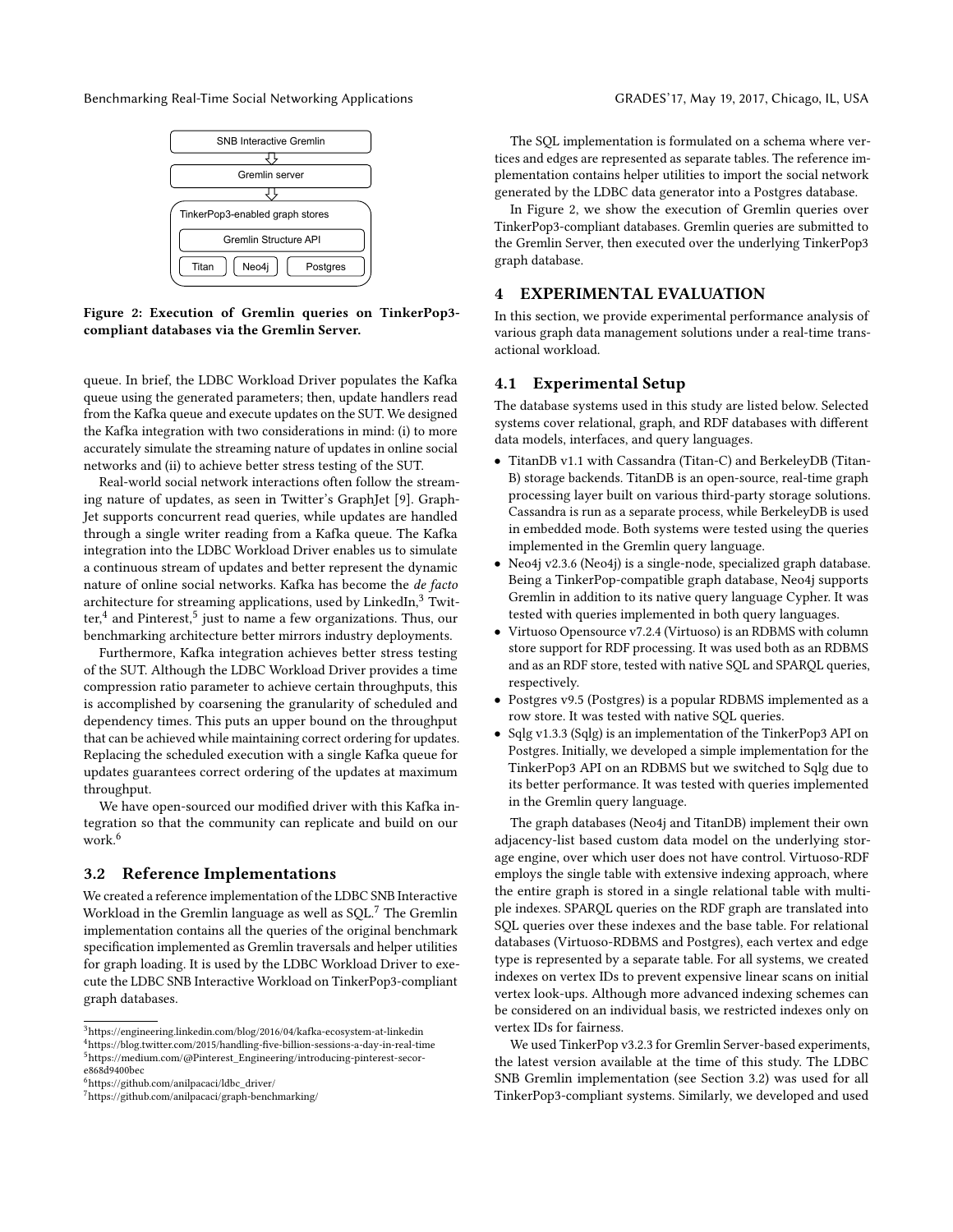<span id="page-3-2"></span>

| Dataset             | # of vertices |      |    |     |    | # of edges   Raw files   Neo4j   Titan-C   Titan-B   Postgres   Virtuoso-RDBMS | Virtuoso-RDF |
|---------------------|---------------|------|----|-----|----|--------------------------------------------------------------------------------|--------------|
| SNB scale factor 3  | 10M           | 64M  | 20 |     |    |                                                                                | 8.5          |
| SNB scale factor 10 | 34M           | 217M | ნა | 107 | 36 |                                                                                | 43           |

Table 1: Dataset statistics and database sizes after data loading in GB.

the SQL implementation for Postgres (SQL) (see Section [3.2\)](#page-2-6). For Virtuoso and Neo4j (Cypher), we modified and used the reference implementations provided by the  ${\rm LDBC}^8$  ${\rm LDBC}^8$  and an open-source Cypher implementation (Cypher).<sup>[9](#page-3-1)</sup>

All systems were initially loaded with the synthetic social networks generated using the LDBC data generator to bring the social network into an intermediate state where the daily operations of a social networking application can be simulated. Two different scale factors were used to generate datasets for this study. The corresponding statistics for the generated datasets and database sizes of the selected systems are listed in the Table [1.](#page-3-2) Further information about the loading phase and the data ingestion performance of the systems are presented in Appendix [A.](#page-6-0)

We conducted our experiments on two machines in a local cluster connected with 10 Gbit/s Ethernet (one for running the SUT, the other for running the benchmarking code). Each machine has 32 2.6 GHz cores and 256 GB RAM. All systems were configured to load the entire dataset into main memory before the benchmark execution in order to eliminate the overhead of disk I/O.

## 4.2 Read-Only Graph Queries

In this section, we evaluate the read-only performance of selected systems on four main types of graph queries: (i) point lookups, (ii) one-hop traversals, (iii) two-hop traversals, and (iv) single-pair shortest path queries. To obtain consistent results and to minimize noise, queries are executed on the static portion of the social network with no other concurrent query execution. Each query type is executed 100 times on the selected systems and execution times are recorded. Tables [2](#page-4-0) and [3](#page-4-1) show the average latency obtained from different systems on both scale factor 3 and 10 (the symbol '-' indicates that the system was unable to complete in a reasonable amount of time).

Tables [2](#page-4-0) and [3](#page-4-1) clearly show that TinkerPop3 compliance comes with an overhead. For Neo4j, the Gremlin interface introduces up to two orders of magnitude of performance degradation compared to the native Cypher interface. Similarly, Postgres (SQL) significantly outperforms Sqlg (Gremlin) even though both systems have the same underlying data model and storage engine. In general, TinkerPop3-compliant systems have the slowest read performance among all systems. These systems translate a complex graph operation into multiple small requests to the underlying system, whereas native, declarative query interfaces (Cypher, SQL, or SPARQL) enable the underlying system to generate an optimized query execution plan. Furthermore, performance differences become more significant with increasing query complexity.

Neo4j (Cypher) is the only system where there is no strict correlation between query latency and dataset size, which supports

the case for adjacency-list based native graph storage. It enables index-free adjacency access where relationships of a given vertex can be accessed directly through pointers. On the other hand, the relational databases Virtuoso and Postgres (SQL) provide the lowest query latency across all query types. While Postgres (SQL) performs better in point-lookups and one-hop traversals, Virtuoso (SQL) outperforms Postgres (SQL) in more complex two-hop traversals and single-pair shortest path queries. Virtuoso's graph-aware engine and optimized transitivity support enable it to execute such complex graph queries efficiently. Virtuoso (SPARQL) has slightly lower performance due to query translation costs, even though the benchmark queries are graph queries.

#### <span id="page-3-3"></span>4.3 Real-Time Interactive Workload

In this section, we used the modified the LDBC Interactive Workload described in Section [3.1](#page-1-3) to simulate the real-time aspects of online social networking applications. A single writer was responsible for continuously consuming the Kafka queue and executing update transactions on the SUT. By changing the number of concurrent readers, we tested the throughput of the SUT under a stream of updates. Initially, we used the query mix defined by the LDBC SNB specification. However, TinkerPop3-compliant systems could not efficiently process large numbers of concurrent complex queries (i.e., 64 concurrent clients). Therefore, experiments reported in this section were performed using a query mix consisting of a two-hop neighbourhood based complex query and a set of short read-only queries (see Section [4.4\)](#page-4-2). Figure [3](#page-5-11) reports the read and write throughput on the scale factor 3 dataset using 32 concurrent readers.

We discovered that Titan-B suffers significant performance degradation under highly-concurrent reads and writes, which makes it unsuitable for this experiment. For the remainder of this section, we focus on those remaining systems with reasonable performance.

In general, RDBMSes with a native SQL interface provide the best performance under the real-time interactive workload. While read performance of selected systems are comparable and within a factor of four, Postgres (SQL) and Virtuoso (SQL) exhibit signi cantly better update performance and maintain up to an order of magnitude faster write throughput compared to their competitors. On the other hand, Gremlin-based systems have the lowest read and write throughput, which demonstrates the significant overhead incurred by the Gremlin Server. Considering that the majority of the query mix consists of lookups and neighbourhood retrievals, these results are inline with our findings in Tables [2](#page-4-0) and [3.](#page-4-1)

The two specialized graph databases covered in this study, Titan-C (Gremlin) and Neo4j (Cypher), demonstrate comparable read performance, whereas Neo4j (Cypher) outperforms Titan-C (Gremlin) in number of writes per second. However, Neo4j's (Cypher) update performance suffers from sudden drops due to checkpointing

<span id="page-3-0"></span><sup>&</sup>lt;sup>8</sup>https://github.com/ldbc/ldbc\_snb\_implementations

<span id="page-3-1"></span><sup>9</sup>https://github.com/PlatformLab/ldbc-snb-impls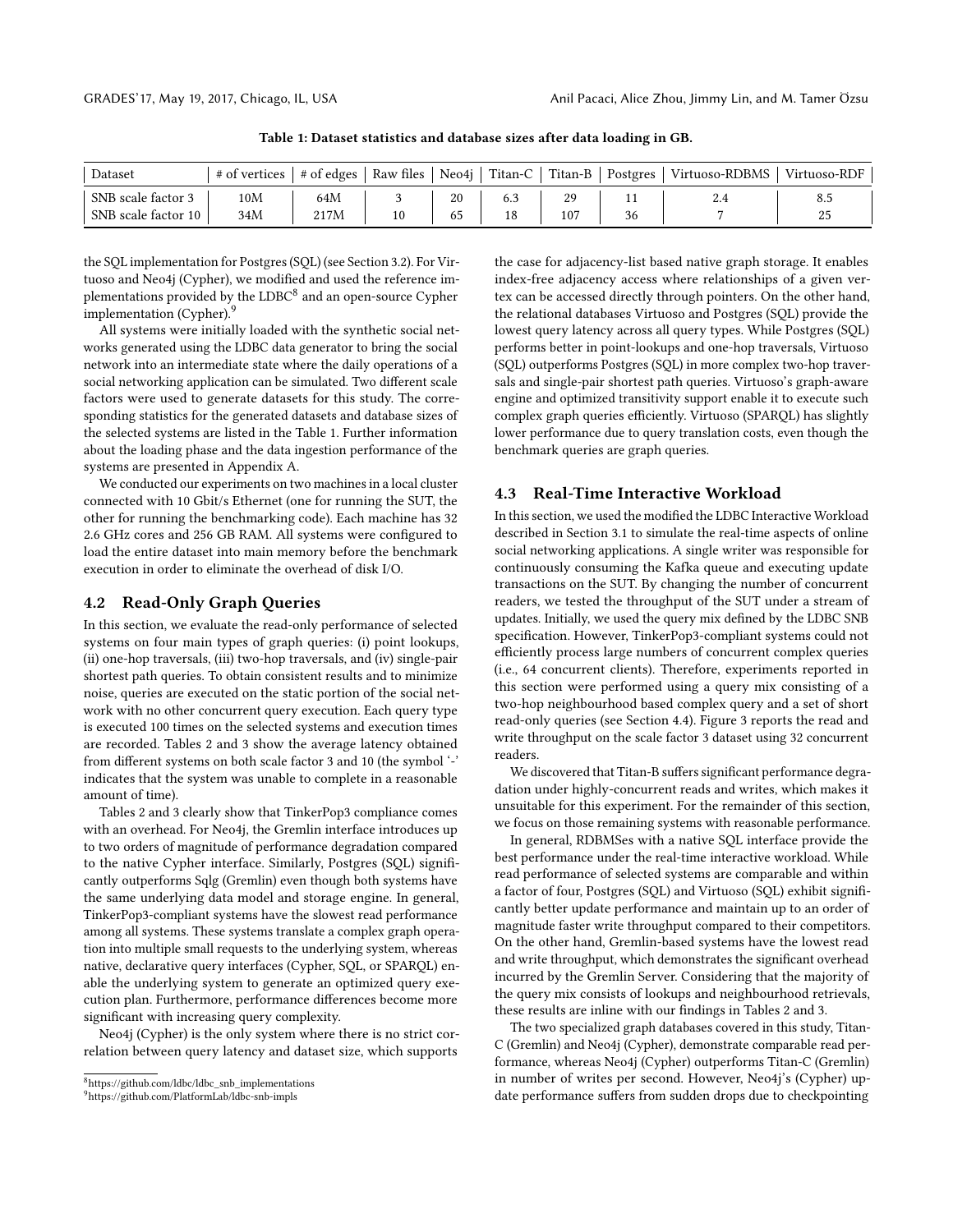<span id="page-4-0"></span>

| System         |        | Neo4i   | Titan-C | Titan-B | Sqlg    | Postgres |       | Virtuoso      |
|----------------|--------|---------|---------|---------|---------|----------|-------|---------------|
| Query Language | Cypher | Gremlin | Gremlin | Gremlin | Gremlin | SOL      | SOL   | <b>SPAROL</b> |
| Point lookup   | 9.08   | 122     | 39      | 65      | 16.1    | 0.25     | 0.35  | 1.23          |
| $1$ -hop       | 12.82  | 101     | 240     | 223     | 34      | 1.4      | 2.15  |               |
| $2-hop$        | 368    | 275     | 439     | 1271    | 2526    | 29       | 11.55 | 16.62         |
| Shortest Path  | 21     | 4813    | 10732   | 13948   | 10243   | 2242     | 4.81  | 26            |

Table 2: Query Latencies in ms — Scale Factor 3

<span id="page-4-1"></span>

| the contract of the contract of the contract of the contract of the contract of the contract of the contract of |  |  |  |
|-----------------------------------------------------------------------------------------------------------------|--|--|--|

Table 3: Query Latencies in ms — Scale Factor 10

| Query Language       |       |      | Cypher   Gremlin   Gremlin | Gremlin | $\overline{ }$<br>Gremlin | SOL  | SOL   | SPAROL |
|----------------------|-------|------|----------------------------|---------|---------------------------|------|-------|--------|
| Point lookup         | 11.16 | 177  | 42                         | 236     | 16.9                      | 0.32 | 0.41  |        |
| 1-hop                | 14.1  | 377  | 129                        | 2117    | 43                        | 1.62 | 2.22  | 1.71   |
| $2-hop$              | 579   | 683  | 1570                       | 12978   | 4408                      | 46   | 15.92 | 52     |
| <b>Shortest Path</b> | 16    | 4053 | 17379                      | -       | 7003                      | 3648 | 7.09  | 32     |

whereas Titan-C (Gremlin) can achieve a steady write throughput. The poor update performance of Titan-C can be attributed to storage and indexing abstractions introduced by TitanDB itself. Additionally, Titan-C must implement locking mechanisms to ensure uniqueness, since the underlying storage backend, Cassandra, does not provide transactional isolation. This further hinders Titan-C's update performance.

For Neo4j, native Cypher queries lead to better performance than traversals implemented in the Gremlin query language. Similar behaviour is observed in the Postgres case where Postgres (SQL) provides signicantly better performance than Sqlg (Gremlin). In both Neo4j and Sqlg, Gremlin traversals are translated into multiple small requests to the underlying storage engine, thereby eliminating optimization opportunities.

Virtuoso SQL and SPARQL interfaces have similar read performance, but Virtuoso (SQL) has up to 3× better write throughput than Virtuoso (SPARQL). The difference can be attributed to higher index maintenance costs for Virtuoso (SPARQL), where multiple indexes over one big table must be maintained.

Despite similar read performance, Postgres (SQL) outperforms its closest competitor Virtuoso (SQL) by 1.6× in write performance. Considering that both systems use SQL queries over the same database schema, performance differences can be attributed to storage formats. Unlike Postgres row storage, Virtuoso employs columnar storage, which is known to suffer under transactional workloads with frequent updates.

## <span id="page-4-2"></span>4.4 Discussion

We encountered several roadblocks during our experimental study. First, the reference LDBC implementations contained several bugs. For Virtuoso's reference implementations, the provided SPARQL queries did not match the schema of the RDF data generated by the LDBC SNB graph generator. In addition, the SQL reference implementation did not correctly handle bi-directional edges, so a majority of queries returned either empty or incorrect results.

We provided fixes to the issues we encountered in the existing reference implementations.<sup>[10](#page-4-3),[11](#page-4-4)</sup>

A more concerning problem we encountered relates to the performance of the Gremlin Server. As described in Section [3.1,](#page-1-3) the Gremlin Server is a layer on top of a TinkerPop3 implementation and enables multiple clients to communicate with the same database in a platform-agnostic manner. However, the Gremlin Server was unable to handle complex queries under a large number of concurrent clients. Concurrent complex queries of the LDBC SNB Interactive Workload caused the Gremlin Server to hang and eventually crash. Consequently, we modified the read query mix for Section [4.3](#page-3-3) and omitted long running complex queries. Overall, our experience reveals the generally poor state of implementations and suggests that TinkerPop3 and specifically the Gremlin Server are not production ready.

Based on our findings, we draw the following conclusions:

- The lower performance of SPARQL compared to SQL for Virtuoso suggests that storing RDF data in a single relational table with extensive indexing is not favourable for transactional graph workloads due to index maintenance and query translation costs.
- The superior performance of Postgres (SQL) over Sqlg (Gremlin) indicates that translating graph queries into multiple small requests eliminates optimization opportunities and reduces efficiency compared to native SQL execution.
- Although TinkerPop3 presents an important vision to unify the graph processing space, the significantly lower performance of TinkerPop3-compliant systems suggests that it incurs a high overhead. Performance differences between Neo4j with Cypher and Gremlin further support the case against Gremlin.

Although results from previous work on graph database benchmarking favour graph databases for complex graph operations [\[2,](#page-5-4) [11\]](#page-5-7), our findings show that RDBMSes can provide competitive performance under a concurrent transactional workload. We found

<span id="page-4-3"></span> $^{10}\mathrm{https://github.com/anilpacaci/ldbc\_snb\_implementations}$ 

<span id="page-4-4"></span><sup>11</sup>https://github.com/anilpacaci/ldbc-snb-impls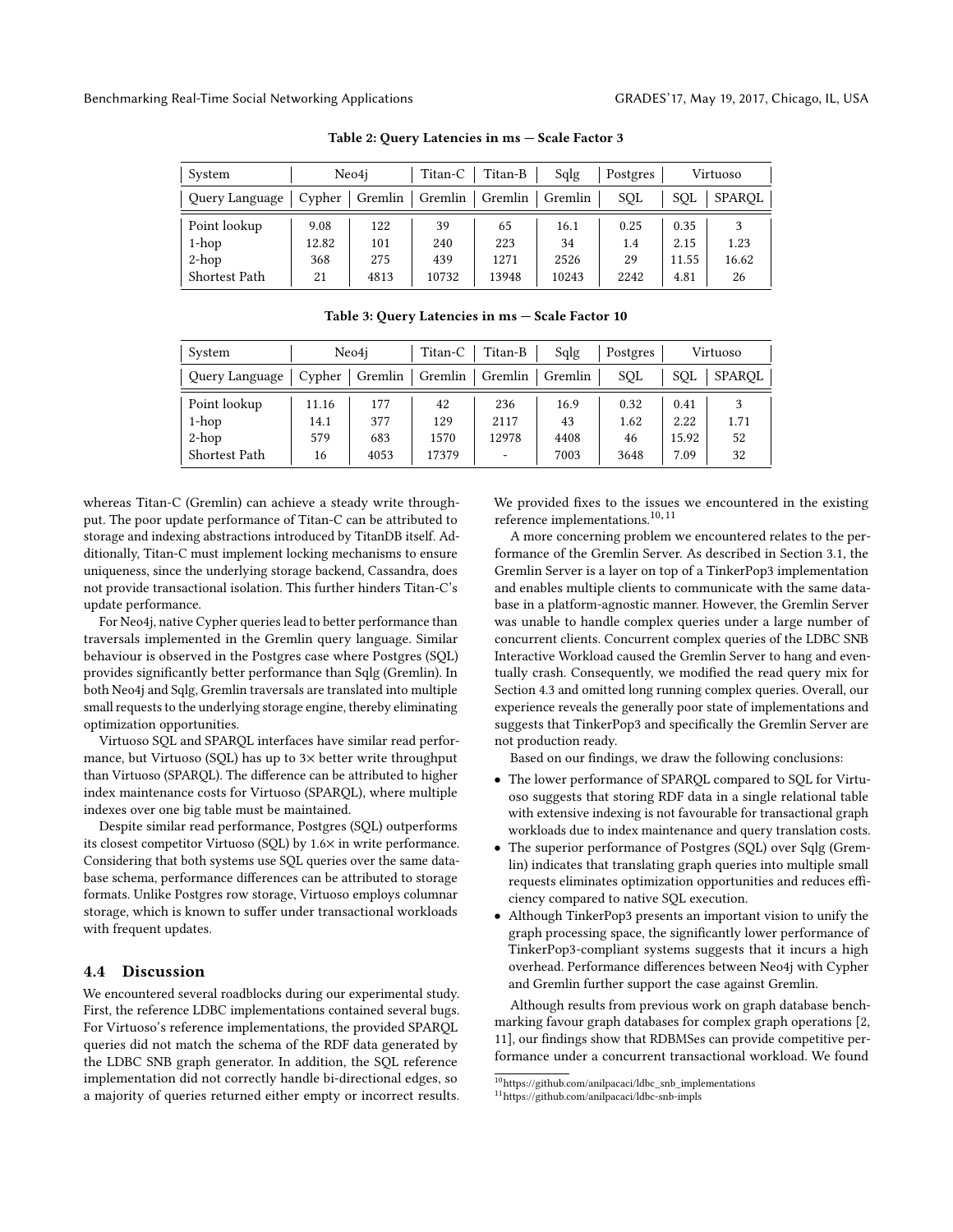GRADES'17, May 19, 2017, Chicago, IL, USA Anil Pacaci, Alice Zhou, Jimmy Lin, and M. Tamer Özsu

<span id="page-5-11"></span>

Figure 3: Aggregate read and write throughput for the realtime interactive workload.

that the relational databases Virtuoso and Postgres have low query latencies as in [\[4\]](#page-5-8) and provides the best overall performance among all systems. Similar to [\[5\]](#page-5-0), we believe that robust RDBMS technology can deliver competitive performance for OLTP-like online social networking applications, especially in single node settings.

## 5 CONCLUSIONS

In this paper, we proposed a benchmarking architecture to simulate real-time transactional workloads in social networking applications and designed an extension of the LDBC Social Network Benchmark's Interactive Workload. In addition, we developed a reference Gremlin implementation of the LDBC SNB Interactive Workload for TinkerPop3-compliant systems. Using the proposed architecture, we conducted an experimental comparison of various data modelling approaches: RDBMSes, graph API over RDBMSes, RDF stores, and specialized graph databases.

Problems we encountered during this study led us to conclude that TinkerPop3 and specifically the Gremlin Server are not ready for real-world deployments. In addition, significant performance differences of query languages in Neo4j (Cypher vs. Gremlin) and Postgres (SQL vs. Gremlin) clearly show that TinkerPop3 compatibility and the Gremlin Server integration incur significant overhead and negatively effect end-to-end system performance. Neo4j (Cypher), as a commercial system with native graph storage and optimized query execution engine, achieved higher throughput than TitanDB. Postgres provided the best overall performance, followed by Virtuoso (SQL), which led us to conclude that RDBMSes should not be ignored for interactive transactional graph workloads.

Directions for future work include considering larger datasets with different characteristics, testing the scale-out of characteristics of the systems in distributed settings, and improving our benchmarking architecture to support more realistic workloads.

# ACKNOWLEDGMENTS

This research was supported by multiple Discovery Grants from the Natural Sciences and Engineering Research Council (NSERC) of Canada.

#### REFERENCES

- <span id="page-5-9"></span>[1] Renzo Angles, Peter Boncz, Josep Larriba-Pey, Irini Fundulaki, Thomas Neumann, Orri Erling, Peter Neubauer, Norbert Martinez-Bazan, Venelin Kotsev, and Ioan Toma. 2014. The Linked Data Benchmark Council: a graph and RDF industry benchmarking effort. ACM SIGMOD Record 43, 1 (2014), 27-31.
- <span id="page-5-4"></span>[2] Renzo Angles, Arnau Prat-Pérez, David Dominguez-Sal, and Josep-Lluis Larriba-Pey. 2013. Benchmarking database systems for social network applications. In GRADES. ACM, 15.
- <span id="page-5-5"></span>[3] Shalini Batra and Charu Tyagi. 2012. Comparative analysis of relational and graph databases. IJSCE 2, 2 (2012), 509-512.
- <span id="page-5-8"></span>[4] Orri Erling, Alex Averbuch, Josep Larriba-Pey, Hassan Chafi, Andrey Gubichev, Arnau Prat, Minh-Duc Pham, and Peter Boncz. 2015. The LDBC Social Network Benchmark: Interactive Workload. In SIGMOD. ACM, 619–630.
- <span id="page-5-0"></span>[5] Jing Fan, Adalbert Gerald Soosai Raj, and Jignesh M Patel. 2015. The case against specialized graph analytics engines. In CIDR.
- <span id="page-5-6"></span>[6] Vojtěch Kolomičenko, Martin Svoboda, and Irena Holubová Mlynková. 2013. ` Experimental comparison of graph databases. In IIWAS. ACM, 115.
- <span id="page-5-2"></span>[7] Robert Campbell McColl, David Ediger, Jason Poovey, Dan Campbell, and David A Bader. 2014. A performance evaluation of open source graph databases. In Workshop on Parallel Programming for Analytics Applications. ACM, 11–18.
- <span id="page-5-1"></span>[8] Marc Najork, Dennis Fetterly, Alan Halverson, Krishnaram Kenthapadi, and Sreenivas Gollapudi. 2012. Of hammers and nails: an empirical comparison of three paradigms for processing large graphs. In WSDM. ACM, 103–112.
- <span id="page-5-10"></span>[9] Aneesh Sharma, Jerry Jiang, Praveen Bommannavar, Brian Larson, and Jimmy Lin. 2016. GraphJet: real-time content recommendations at Twitter. PVLDB 9, 13 (2016), 1281–1292.
- <span id="page-5-3"></span>[10] Aparna Vaikuntam and Vinodh Kumar Perumal. 2014. Evaluation of contemporary graph databases. In ACMICC. ACM, 6.
- <span id="page-5-7"></span>[11] Chad Vicknair, Michael Macias, Zhendong Zhao, Xiaofei Nan, Yixin Chen, and Dawn Wilkins. 2010. A comparison of a graph database and a relational database: a data provenance perspective. In ACMSE. ACM, 42.